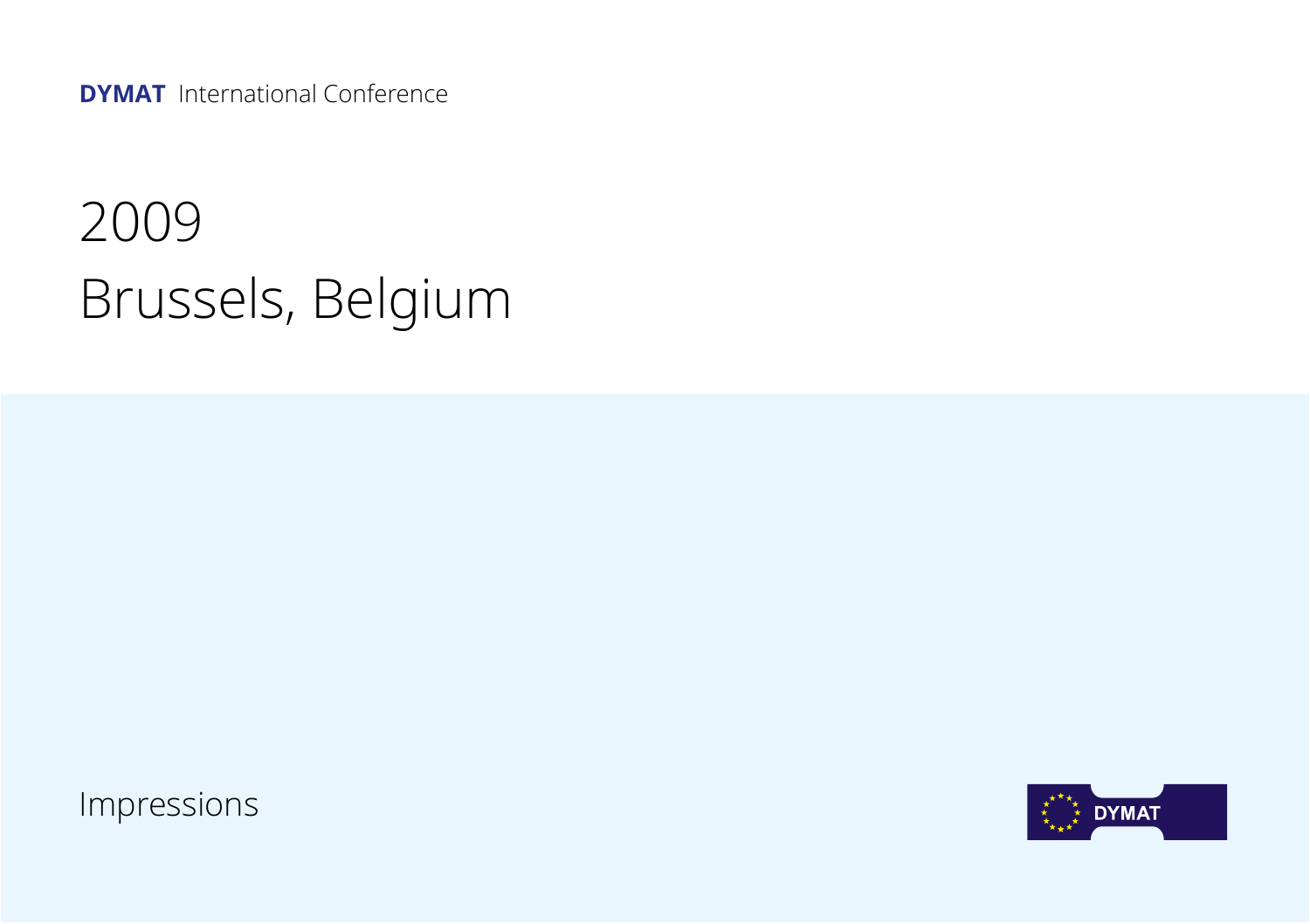## **9th International DYMAT Conference**

Brussels, Belgium 7 – 11 September 2009



The 9th International Conference of the DYMAT association took place in the capital of Europe : Brussels, Belgium. It was hosted by the Belgian Royal Military Academy. One can truly say that the conference was a big success, both from the viewpoint of its scientific quality as for its excellent organization. It was the first time that DYMAT had the pleasure to welcome more than 250 attendees.

The reduced conference fee for students was very much appreciated: almost 60 students found the opportunity to attend the conference. It was also the first time that

the conference proceedings had to be published in more than one volume, each of them containing more than 900 pages.

DYMAT accepted the invitation from EXPLOMET to continue to attribute the John Rinehart Award to recognize outstanding effort and creative work in the science and technology of dynamic processes in materials. An international jury has decided to attribute the DYMAT 2009 John Rinehart Award to Prof. John E. Field (Cambridge University) and Prof. Marc André Meyers (University of California at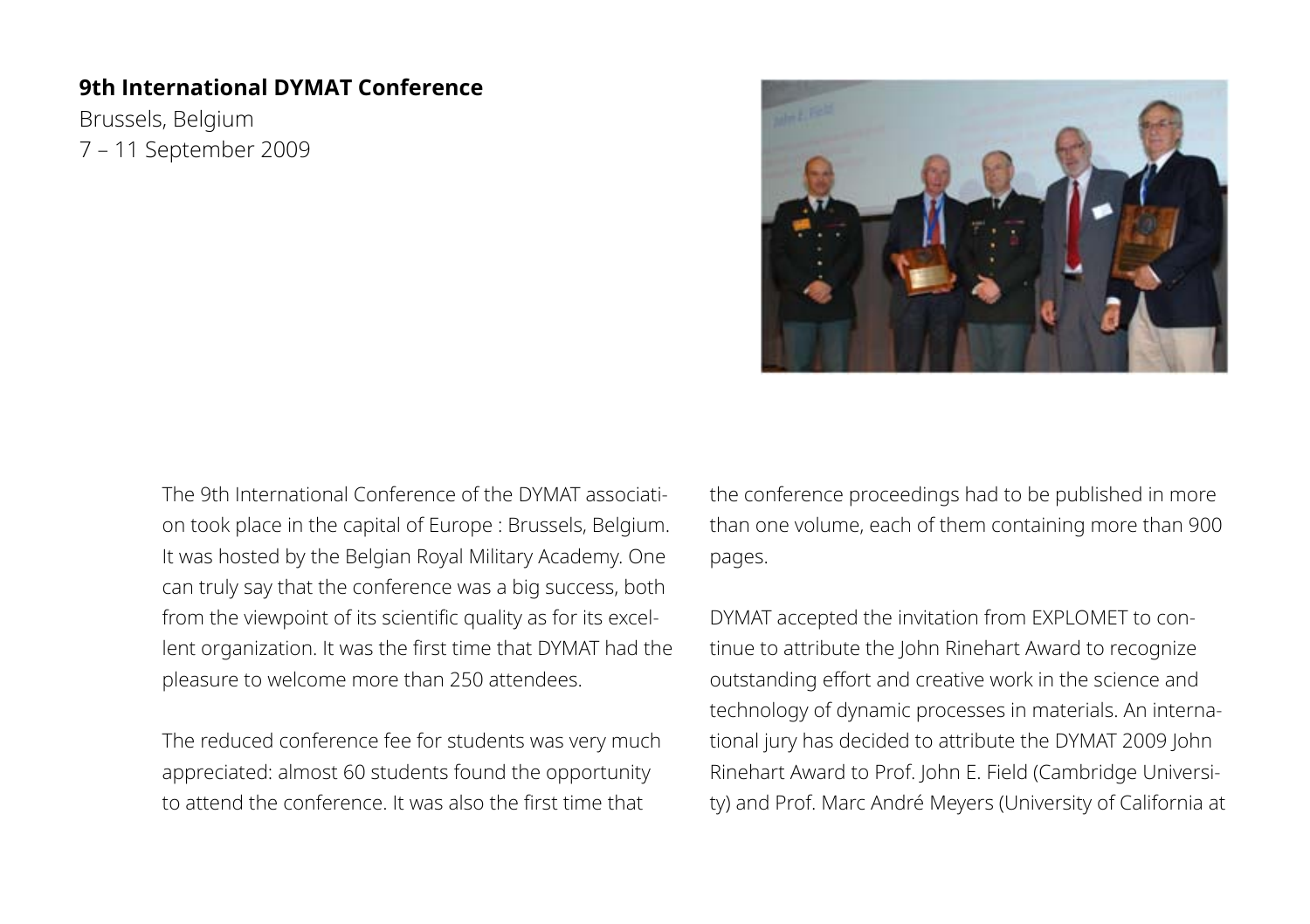| <b>Participants</b>         | 270 |
|-----------------------------|-----|
| Countries                   | 28  |
| <b>Oral presentations</b>   | 83  |
| <b>Poster presentations</b> | 177 |
| <b>Tech Exhibitioners</b>   | a   |



San Diego). The award was given by General Harry Vindevogel, commander of the Royal Military Academy, and Mr. Richard Dormeval, former president of DYMAT.

Gunther Dyckmans, president of DYMAT 2009, and his team did an excellent job in organizing the conference and providing the attendees with some excellent social events: we shall never forget the visit to Bruges (yes ... included the military police escort) and the Tintin animated conference dinner.